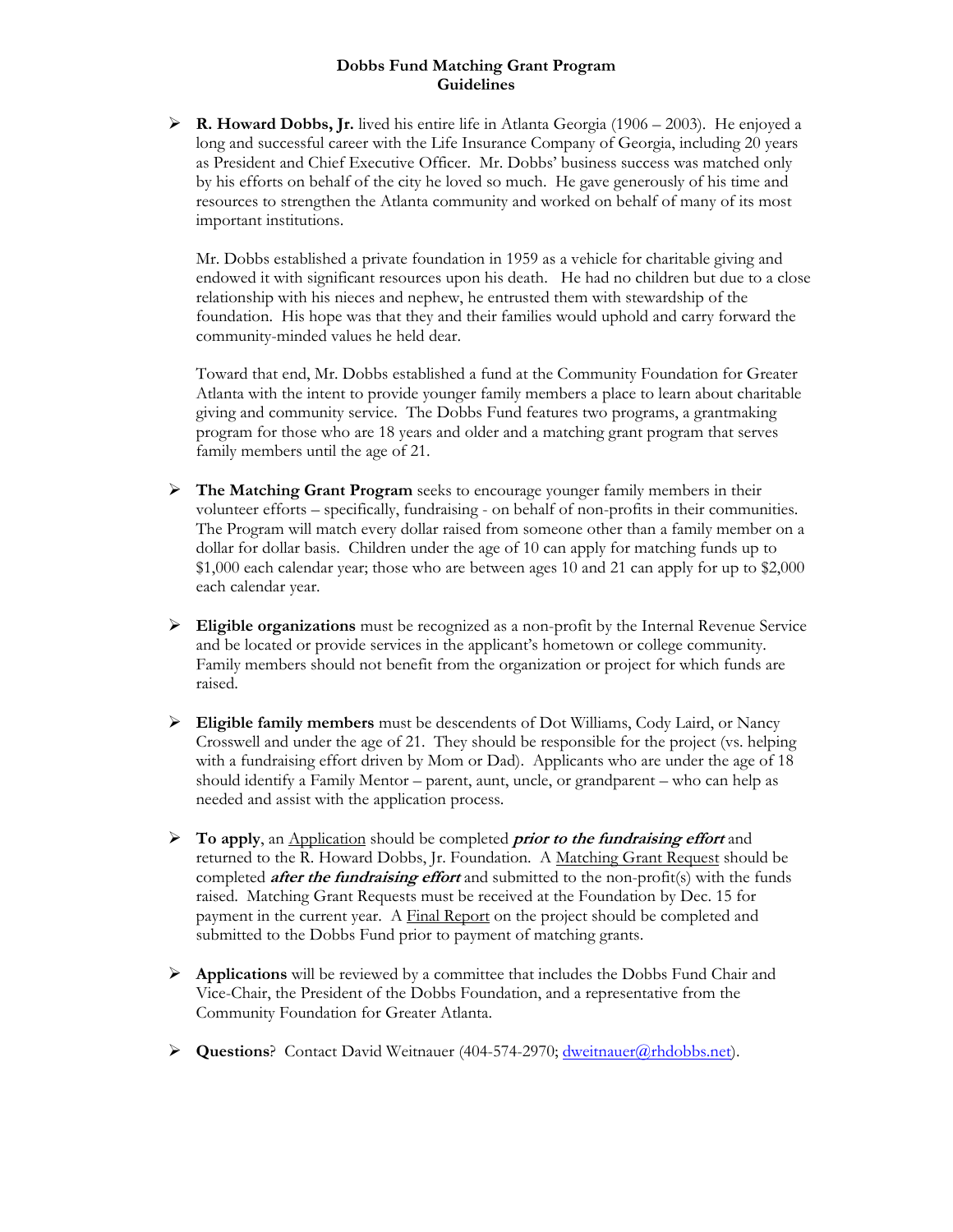### Dobbs Fund Matching Grant Program **Matching Grant Application**

#### **PART A: TO BE COMPLETED BY PERSON RAISING FUNDS BEFORE THE PROJECT**

| Name:             | Non-Profit:__________ |
|-------------------|-----------------------|
| Address:          | Address:              |
| City, State, Zip: | City, State, Zip:     |
| Phone:            | Contact Person:       |
| e-mail:           |                       |
| Birthday:         | E-mail:               |

Tell us about the organization you would like to help. What do they do?

What makes you want to help this organization?

Tell us about your fundraising project. What will you do and how much do you plan to raise?

If you plan on asking for help or working with others on the project, who will that be and how do you think they will be helpful?

### **PART B (FOR APPLICANTS UNDER 17): TO BE COMPLETED BY FAMILY MENTOR (i.e., parent, aunt, uncle, or grandparent)**

| Name:  |  |
|--------|--|
| Phone: |  |

Relation to applicant: e-mail:

Please share your observations about the applicants' relationship with the non-profit and his/her fundraising efforts:

> **Completed application should be returned to The Dobbs Fund prior to completing the fund raising project:**  133 Peachtree St NE, Ste 4950, Atlanta, Georgia 30303 404-574-2970; dweitnauer@rhdobbs.net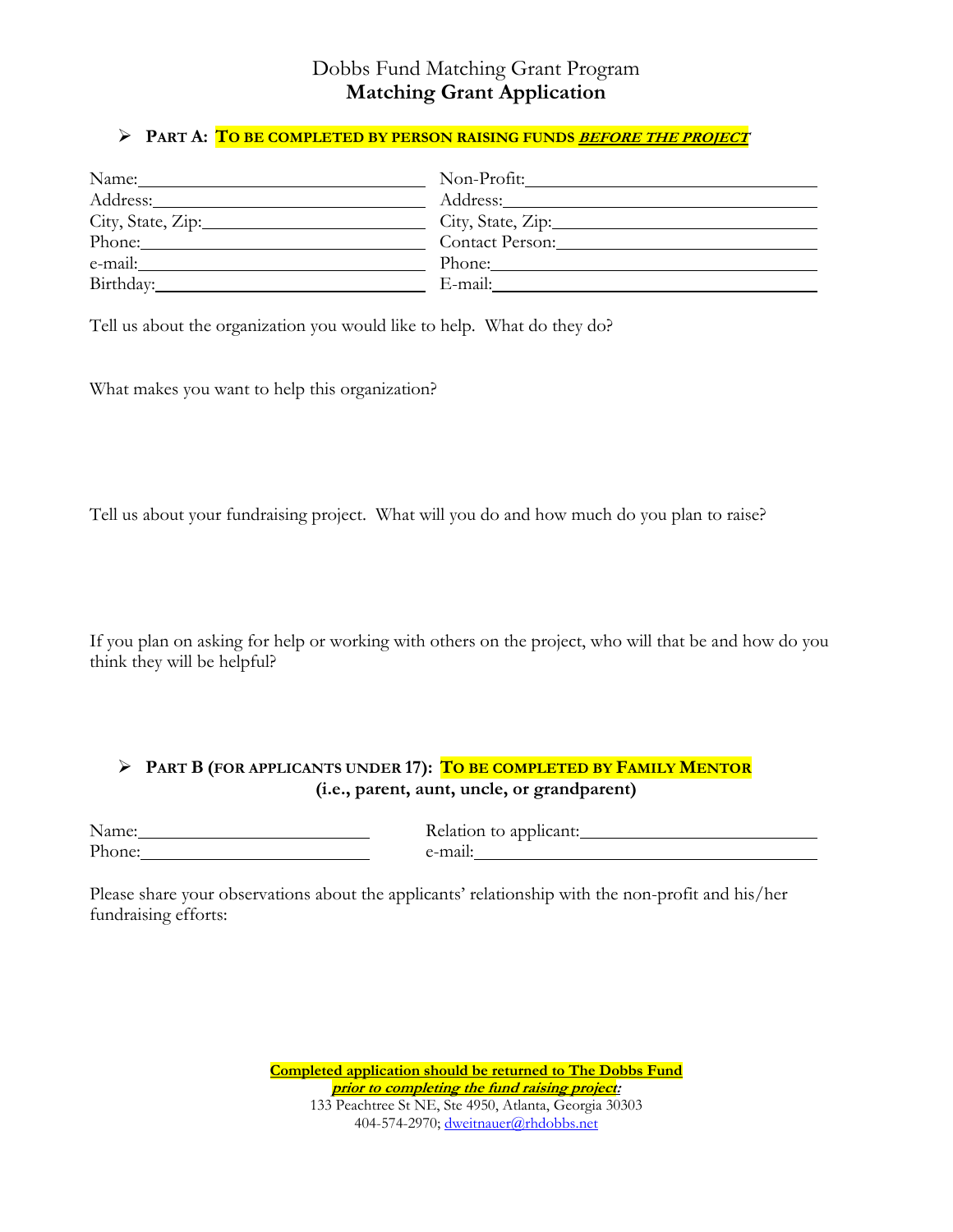# The Dobbs Fund Matching Grant Program Matching Grant Request

#### **PART A: TO BE COMPLETED BY FUNDRAISER & GIVEN TO PUBLIC CHARITY**

| Name and Address of Public Charity for which Funds were Raised                                                       |
|----------------------------------------------------------------------------------------------------------------------|
| Enclosed are contributions totaling \$                                                                               |
| I authorize you to report these contributions to The Dobbs Fund/Foundation in order to qualify for a matching grant. |
|                                                                                                                      |
|                                                                                                                      |
|                                                                                                                      |
| <u> 1989 - Andrea Andrew Maria (h. 1989).</u>                                                                        |
| Name of Public Charity                                                                                               |
| Address & Telephone Number of Public Charity                                                                         |
|                                                                                                                      |
|                                                                                                                      |
|                                                                                                                      |
| Signature of Financial Officer of Public Charity                                                                     |
|                                                                                                                      |
|                                                                                                                      |
|                                                                                                                      |

Attention Public Charity Donee: After completing this form, please return it with a copy of your current Internal Revenue Code exemption letter to:

> THE DOBBS FUND 133 Peachtree St NE, Ste 4950  $A + 1$ anta  $C A$  90909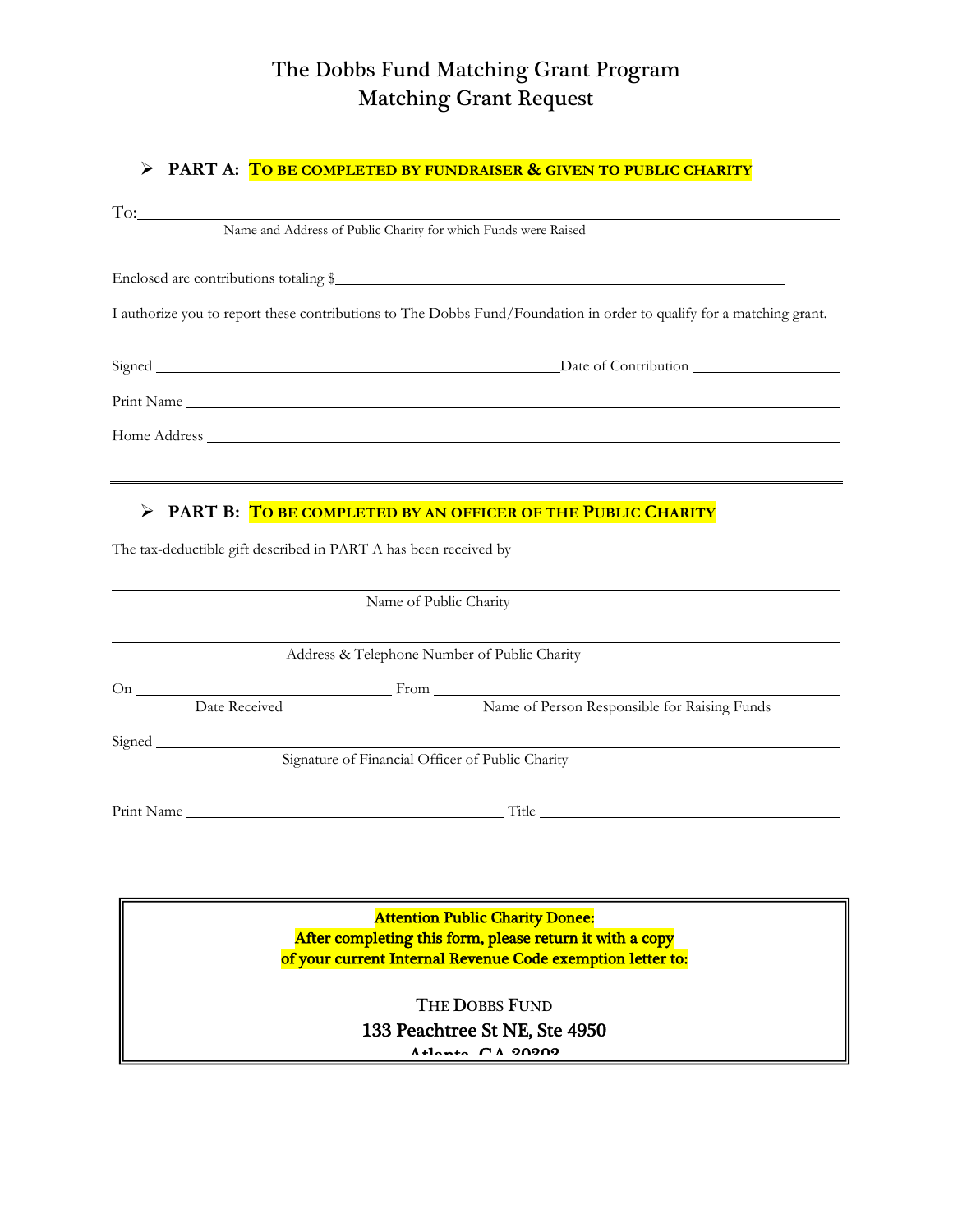### Dobbs Fund Matching Grant Program **Final Report**

#### **PART A: TO BE COMPLETED BY PERSON RAISING FUNDS <sup>A</sup>FTER THE PROJECT**

| Name:             | Phone:  |  |
|-------------------|---------|--|
| Address:          | E-mail: |  |
| City, State, Zip: |         |  |

Tell us how your project went. What happened?

Were there any surprises?

What did you learn from the experience – for example, about organizing a fundraiser, the non-profit, people, your skills and interests?

#### **PART B (FOR APPLICANTS UNDER 17): TO BE COMPLETED BY FAMILY MENTOR (i.e., parent, aunt, uncle, or grandparent)**

| Name:  |  |  |
|--------|--|--|
| Phone: |  |  |
|        |  |  |

Signature: Signature: e-mail:

Do you have any final observations about the applicants' fundraising project?

**Completed Final Report should be returned to The Dobbs Fund after completing the fund raising project:**  133 Peachtree St., NE, Suite 4950, Atlanta, Georgia 30303 404-574-2970; dweitnauer@rhdobbs.net

*\*Note: The Dobbs Fund must receive your Final Report before the Matching Grant will be paid.*